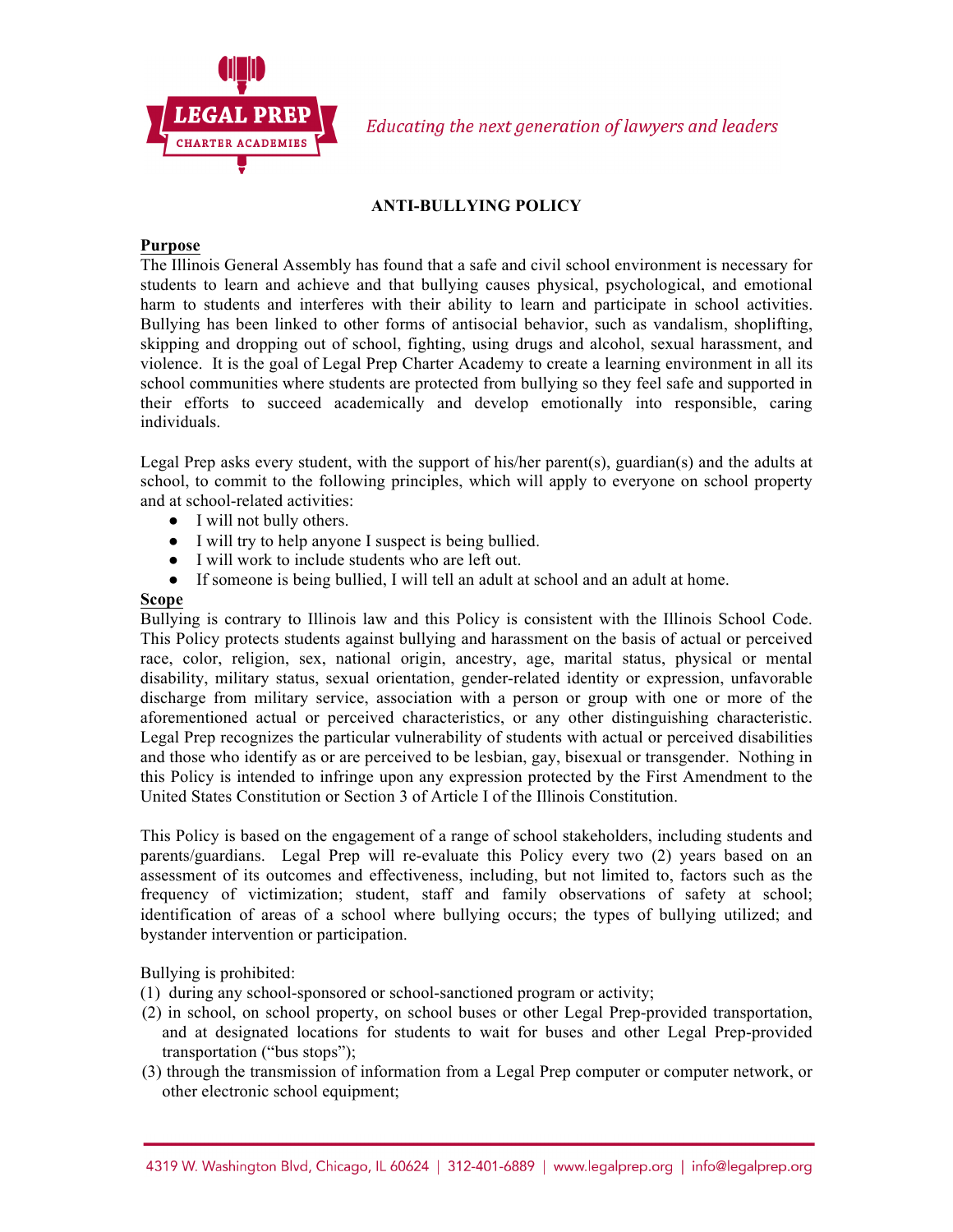

- (4) when communicated through any electronic technology or personal electronic device while on school property, on school buses or other Legal Prep-provided transportation, at bus stops, and at school-sponsored or school-sanctioned events or activities;
- (5) when it is conveyed that a threat will be carried out in a school setting, including threats made outside school hours with intent to carry them out during any school-related or sponsored program or activity or on Legal Prep-provided transportation.

# **Definitions**

**"Bullying"** means any severe or pervasive (repeated over time) physical or verbal act or conduct, including communications made in writing or electronically, directed toward a student or students, that has or can be reasonably predicted to have one or more of the following effects:

- (1) placing the student in reasonable fear of harm to the student's person or property;
- (2) causing a substantially detrimental effect on the student's physical or mental health;
- (3) substantially interfering with the student's academic performance; or
- (4) substantially interfering with the student's ability to participate in or benefit from the services, activities, or privileges provided by a school.

Bullying may take various forms, including without limitation, one or more of the following: harassment, threats, intimidation, stalking, physical violence, sexual harassment, sexual violence, theft, public humiliation, destruction of property, or retaliation for asserting or alleging an act of bullying. This list is meant to be illustrative and non-exhaustive.

Bullying behaviors may also qualify as other inappropriate behaviors listed in the SCC. When deciding whether inappropriate behavior constitutes bullying, administrators should consider the student's intent, the frequency or recurrence of the inappropriate behavior, and whether there are power imbalances between the students involved. While bullying is often characterized by repeated acts, sometimes a single incident constitutes bullying depending on the student's intent and power imbalances.

"**Cyberbullying"** means using information and communication technologies to bully. This definition includes cyberbullying by means of technology that is not owned, leased, or used by the school district when an administrator or teacher receives a report that bullying through this means has occurred. This Policy does not require a district or school to staff or monitor any nonschool related activity, function, or program.

**"Retaliation"** means any form of intimidation, reprisal including but not limited to the submission of knowingly false bullying allegations, or harassment directed against a student who reports bullying, provides information during an investigation, or witnesses or has reliable information about bullying. Retaliation is prohibited and will result in the imposition of appropriate interventions/consequences according to this Policy and the SCC.

**"Peer Conflict"** means disagreements and oppositional interactions that are situational, immediate and developmentally appropriate. When school employees are aware of peer conflict, they are expected to guide students in developing new skills in social competency, learning personal boundaries and peaceably resolving conflict, and to model appropriate social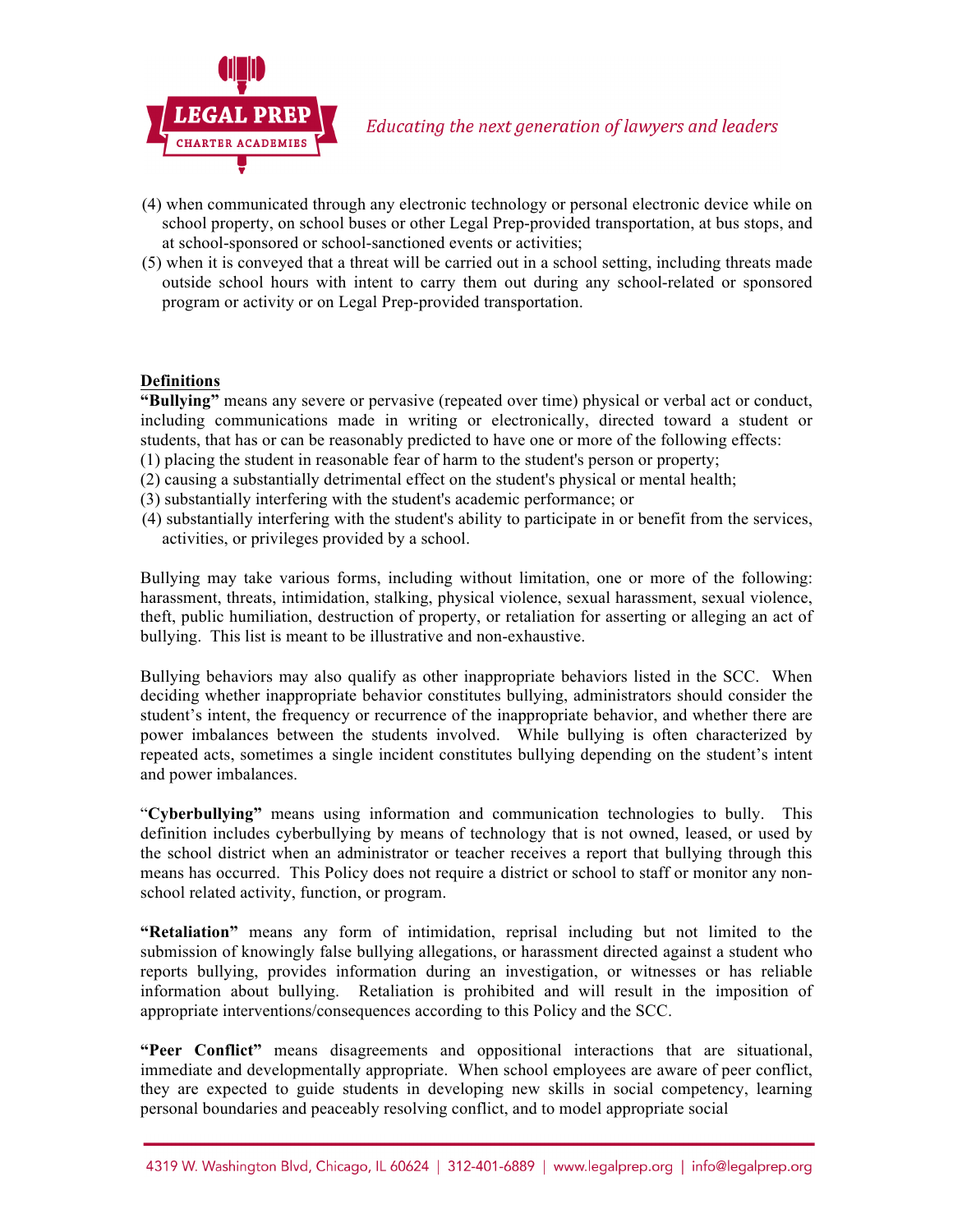

interactions. These interventions are designed to prevent Peer Conflict from escalating to Bullying.

**"Restorative Measures"** means a continuum of school-based alternatives to exclusionary discipline that are adapted to the particular needs of the school and community, contribute to maintaining school safety, protect the integrity of a positive and productive learning climate, teach students the personal and interpersonal skills they will need to be successful in school and society, serve to build and restore relationships among students, families, schools, and communities, and reduce the likelihood of future disruption by balancing accountability with an understanding of students' behavioral health needs.

# **Intervening to Address Bullying**

### Responsibilities of Legal Prep Employees and Contractors

All Legal Prep employees and contractors, including lunchroom staff and bus drivers, who witness incidents of bullying or school violence or who possess reliable information that would lead a reasonable person to suspect that a person is a target of bullying, must:

(1) intervene immediately in a manner that is appropriate to the context and ensures the safety of all people involved;

(2) report the incident of bullying or retaliation to the Principal/Designee as soon as practicable, but within 24 hours; and

(3) cooperate fully in any investigation of the incident and in implementing any safety plan established by the Principal/Designee.

### Responsibilities of Students, Parents and Guardians

No student who witnesses bullying may stand by or participate in the bullying, but must notify an adult at school and an adult at home as quickly as practicable. Any parent or guardian who witnesses or is notified of bullying has an obligation to advise the Principal/Designee as quickly as practicable. Reports can be made to any Legal Prep employee or contractor in person, via email, or by telephone. Anonymous reports will be accepted by the Principal/Designee and the Legal Prep main office. No disciplinary action will be taken on the sole basis of an anonymous report.

### Investigation

(1) The Principal shall select a designee, knowledgeable about bullying prevention and intervention, to perform the investigation.

(2) Investigation of a bullying incident shall be initiated within five school days of receipt of a report and completed within 10 school days, unless the Principal grants in writing an additional 5 day extension due to extenuating circumstances. The Principal/ Designee shall document the extension in the investigation report and shall notify the parties involved.

(3) The investigation shall include:

a. Identifying the perpetrator(s), target(s) and bystander(s), as well as any adult who witnessed the incident or may have reliable information about it.

b. Conducting an individual interview in a private setting with the alleged perpetrator and target. The alleged perpetrator and target should never be interviewed together or in public. Individual interviews shall also be conducted in private with student and adult bystanders.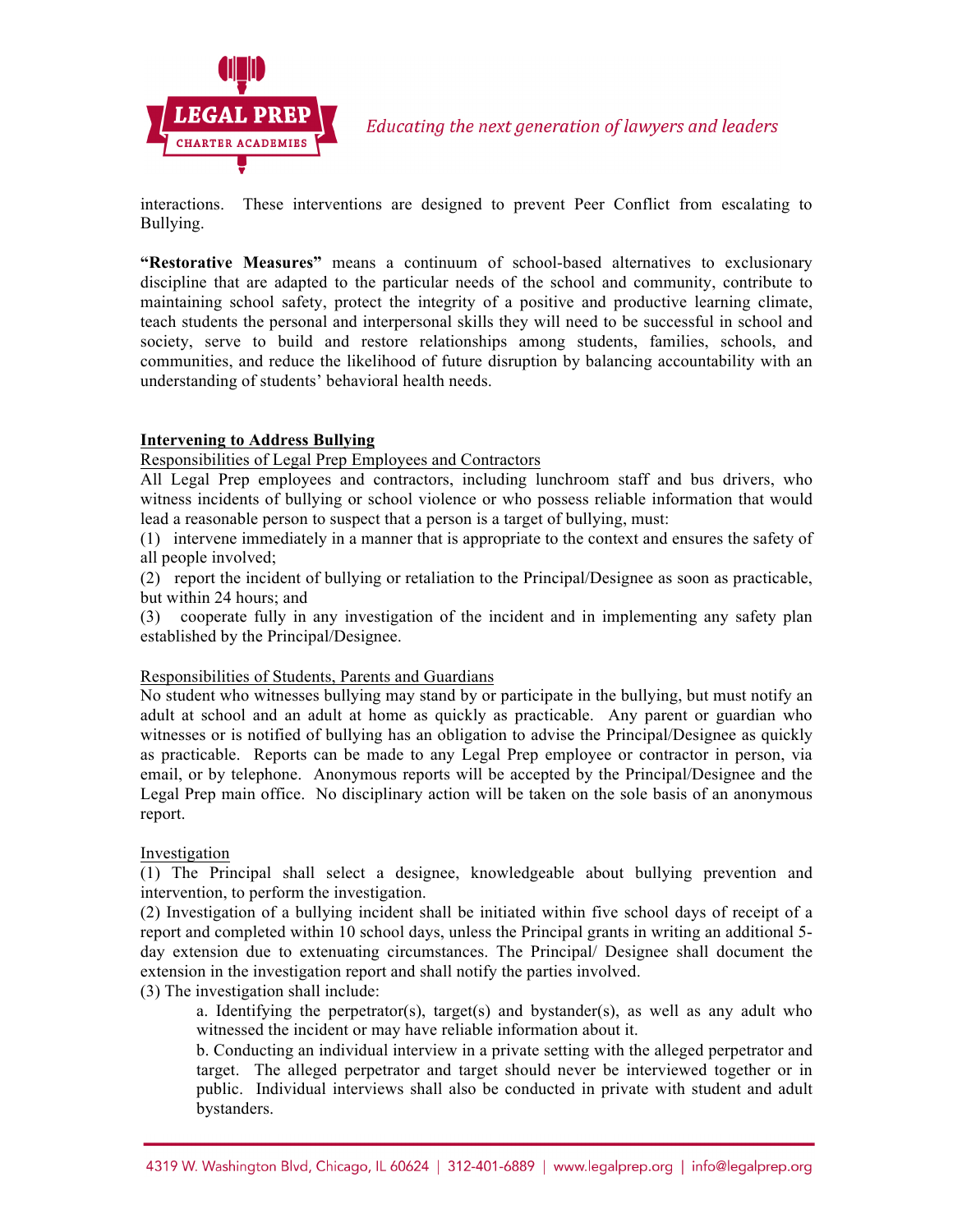

c. Determining how often the conduct occurred, any past incident or continuing pattern of behavior, and whether the target's education was affected.

d. Assessing the individual and school-wide effects of the incident relating to safety, and assigning school staff to create and implement a safety plan that will restore a sense of safety for the target and other students who have been impacted.

e. When appropriate, preparing a Misconduct Report identifying his/her recommendation for individual consequences.

f. Comprehensively documenting the details of the investigation.

(4) When the investigation is complete, the Principal/Designee shall ensure the investigation report is attached to the Incident Report.

### Notification

On the same day the investigation is initiated, the Principal/Designee shall report to the parent/legal guardian of all involved students, via telephone, personal conference and/or in writing, the occurrence of any alleged incident of bullying, and shall document these notifications in PowerSchool. When the investigation is complete, the Principal/Designee shall notify the parents/legal guardians of all students involved of the outcome of the investigation. Parents/legal guardians of the students who are parties to the investigation may request a personal conference with the Principal/Designee to discuss the investigation, the findings of the investigation, the actions taken to address the reported incident of bullying, and any resources available in or outside the school to help the students address the underlying reasons for the bullying (see "Referrals" section below).

If the investigation results in the imposition of consequences, the Principal/Designee may advise the parent/legal guardian of students other than the perpetrator that the Student Code of Conduct was followed. S/he may not advise them of the specific consequence imposed, as that would violate the confidentiality of school-record information required by law.

When communicating incidents of bullying to the target's parent/guardian, the Principal/Designee should consider whether the student may want to keep certain information confidential. For example, if a student is bullied after coming out as gay, the Principal/Designee shall not disclose the student's sexual orientation to the parent/guardian without the student's permission, unless there is a legitimate, school-related reason for doing so.

If the target is a student with a disability, the school shall convene the IEP Team to determine whether additional or different special education or related services are needed to address the student's individual needs and revise the IEP accordingly. For example, if the student's disability affects social skill development or makes the student vulnerable to bullying, the Principal/Designee shall ask the student's IEP Team to consider whether the IEP should include provisions to develop the student's skills and proficiencies to avoid and respond to bullying.

If the student who engaged in bullying behavior is a student with a disability, the school shall convene the IEP Team to determine if additional supports and services are needed to address the inappropriate behavior and consider examining the environment in which the bullying occurred to determine if changes to the environment are warranted. For example, the IEP Team should consider a behavior intervention plan for the student or review a current behavior intervention plan and revise if necessary. The Principal/Designee shall comply with the Procedural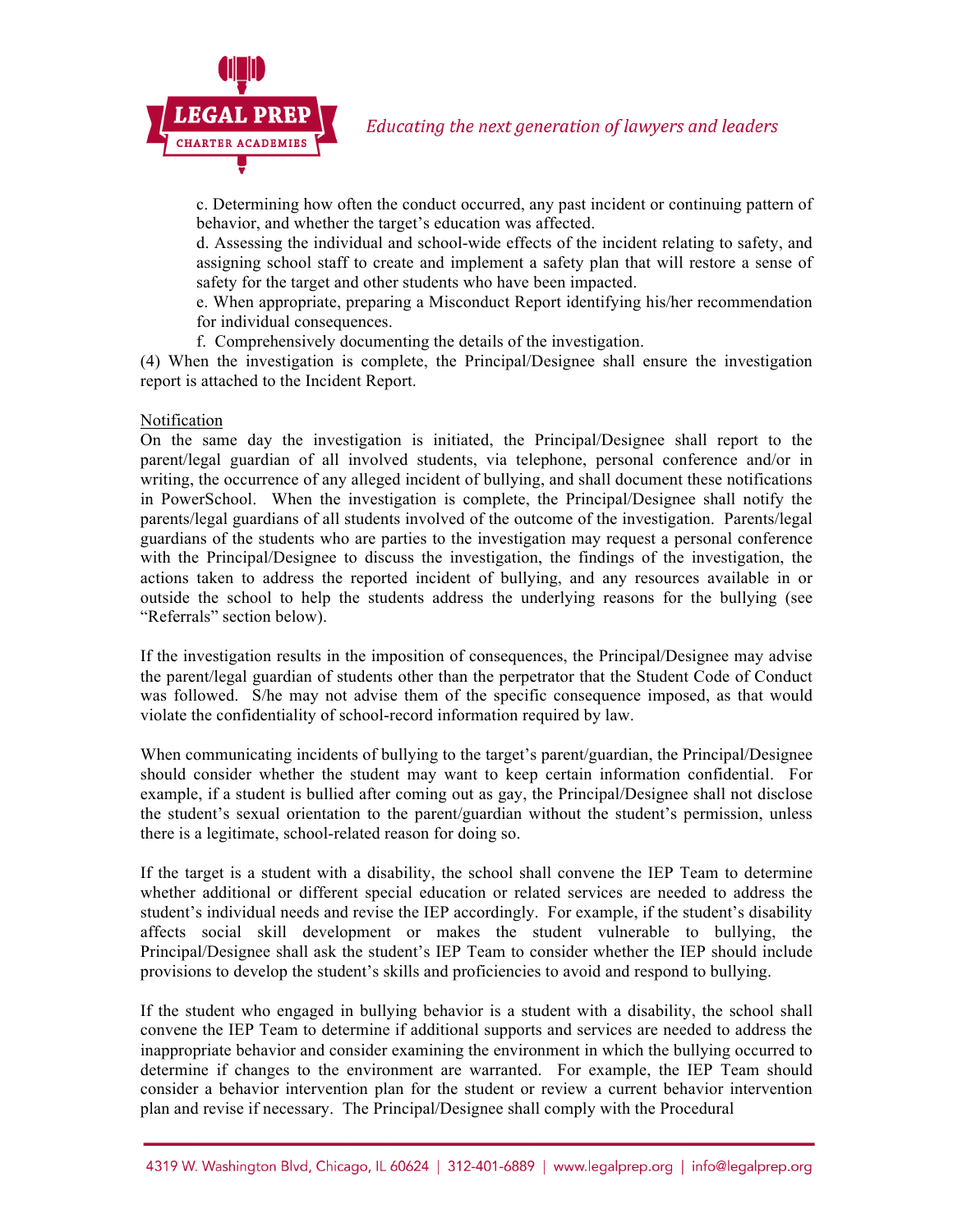

Safeguards for Discipline of Students with Disabilities/Impairments when considering interventions and consequences for students with disabilities.

#### Assigning Interventions and/or Consequences

Many Peer Conflicts can be resolved immediately and do not require reporting or creation of a Misconduct or Incident Report. If, however, a conflict is ongoing and meets the definition of bullying, the investigation procedures in this Policy must be followed.

Legal Prep will respond to bullying in a manner tailored to the individual incident, considering the nature of the behavior, the developmental age of the student, and the student's history of problem behaviors and performance. Appropriate responses and consequences are outlined in the Student Code of Conduct. Legal Prep will avoid using punitive discipline (detention, suspensions, and expulsions) if any other method or consequence can be used with fidelity.

When an investigation determines that bullying occurred, the Principal/Designee shall explain the consequences in a non-hostile manner, and shall impose any consequence immediately and consistently. The Principal/Designee shall keep communicating and working with all parties involved until the situation is resolved. Some key indicators of resolution include:

-The perpetrator is no longer bullying and is interacting civilly with the target.

-The target reports feeling safe and is interacting civilly with the perpetrator.

-School staff notice an increase in positive behavior and social-emotional competency in the perpetrator and/or the target.

-School staff notice a more positive climate in the areas where bullying incidents were high.

#### What Not To Do:

-Solicit an apology from the perpetrator to the target, use peace circles, victim/offender conferences, or any form of mediation that puts the perpetrator and target in contact with one another in an immediate attempt to resolve the bullying. Restorative measures may be helpful to repair relationships between the perpetrator and target, but only if used after other interventions have balanced the power differential between the perpetrator and target.

-Dismiss bullying as typical student behavior or assume it is not serious.

### Referrals

Interventions with bullies should not focus on feelings, but changing thinking. The Principal/Designee may refer students who bully to positive-behavior small-group interventions (for anger management, trauma or social skills), social work, counseling or school psychological services within the school, if necessary, to reinforce the behavioral expectation they violated and increase their social-emotional competency.

The targets of bullying need protection from bullies, but may also need support and help in changing their own behavior. The Principal/Designee shall ask a school mental health professional to refer these students to individual or group therapy where they can openly express their feelings about their bullying experience, social-skills training and/or groups where they can practice assertiveness and coping mechanisms, or social work, counseling or school psychological services available within the school.